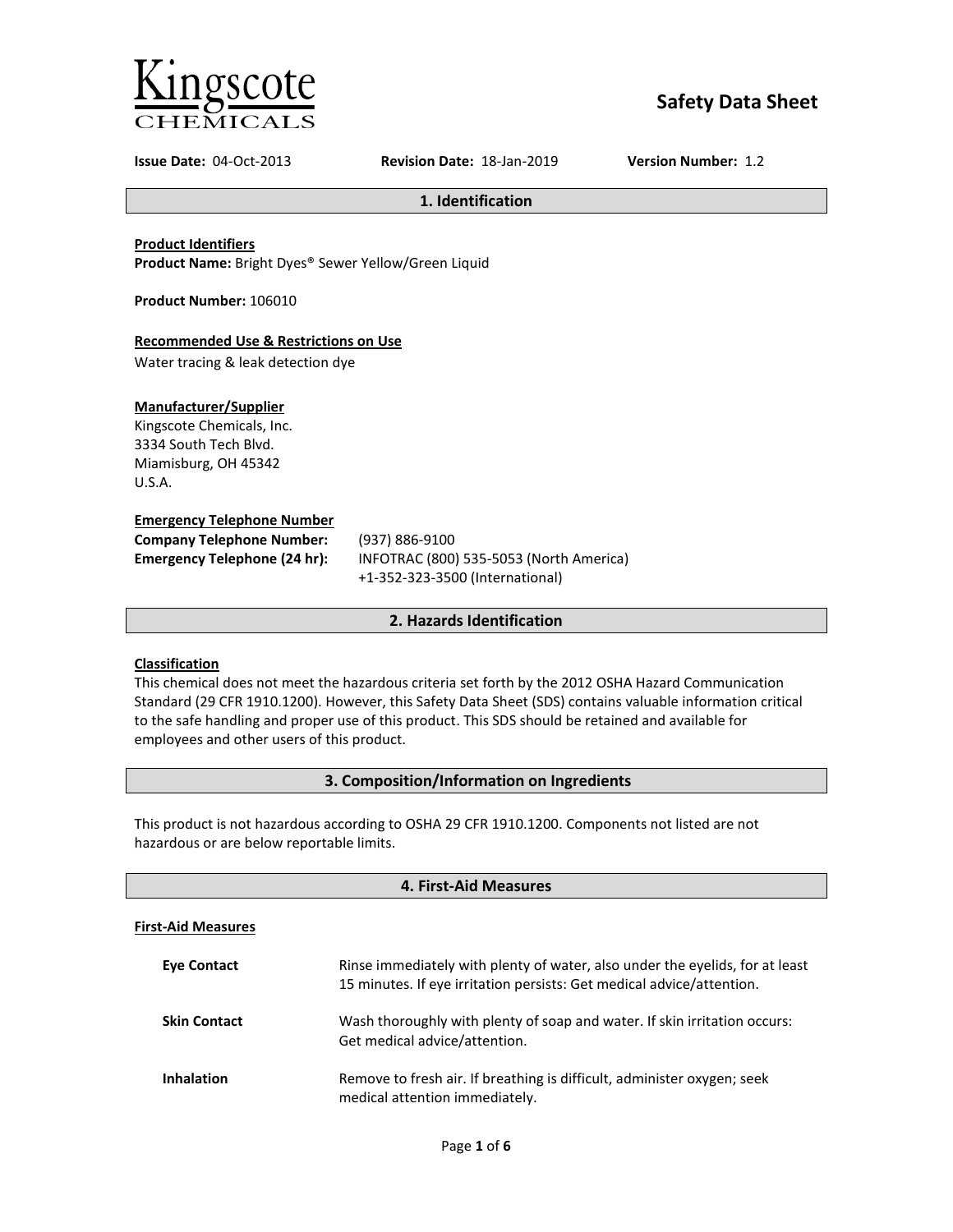**Ingestion** Rinse mouth. DO NOT induce vomiting. Drink plenty of water. Never give anything by mouth to an unconscious person. Get medical attention if large quantities were ingested or if nausea occurs.

#### **Most Important Symptoms and Effects**

**Symptoms** Will cause staining of the skin on contact. May cause eye irritation. Inhalation of dust may cause respiratory irritation. Ingestion may cause urine to be a yellow/green color until the dye has been washed through the system.

#### **Indication of Any Immediate Medical Attention and Special Treatment Needed**

**Notes to Physician** Treat symptomatically.

#### **5. Fire-Fighting Measures**

#### **Suitable Extinguishing Media**

Water spray (fog). Carbon dioxide (CO2). Dry chemical. Regular foam.

#### **Unsuitable Extinguishing Media**

Not determined

#### **Specific Hazards Arising from the Chemical**

Product is not flammable. Burning/combustion may produce oxides of carbon and nitrogen (NOx).

#### **Protective Equipment and Precautions for Firefighters**

Wear self-contained breathing apparatus pressure-demand, MSHA/NIOSH (approved or equivalent) and full protective gear.

#### **6. Accidental Release Measures**

#### **Personal Precautions, Protective Equipment and Emergency Procedures**

| <b>Personal Precautions</b>                                 | Use personal protective equipment as recommended in Section 8.                                                    |
|-------------------------------------------------------------|-------------------------------------------------------------------------------------------------------------------|
| <b>Environmental Precautions</b>                            | Prevent from entering into soil, ditches, sewers, waterways and/or<br>groundwater. See Section 12 and Section 13. |
| <b>Methods and Material for Containment and Cleaning Up</b> |                                                                                                                   |

| <b>Methods for Containment</b> | Prevent further leakage or spillage if safe to do so.                                 |
|--------------------------------|---------------------------------------------------------------------------------------|
| <b>Methods for Cleaning Up</b> | Sweep up and collect into suitable containers for disposal. Flush area<br>with water. |

#### **7. Handling and Storage**

#### **Precautions for Safe Handling**

| <b>Advice on Safe Handling</b> | Handle in accordance with good industrial hygiene and safety practices. |
|--------------------------------|-------------------------------------------------------------------------|
|                                | Use personal protection recommended in Section 8. Avoid contact with    |
|                                | skin, eyes, or clothing. Avoid breathing dusts. Contaminated clothing   |
|                                | should be thoroughly washed before reuse.                               |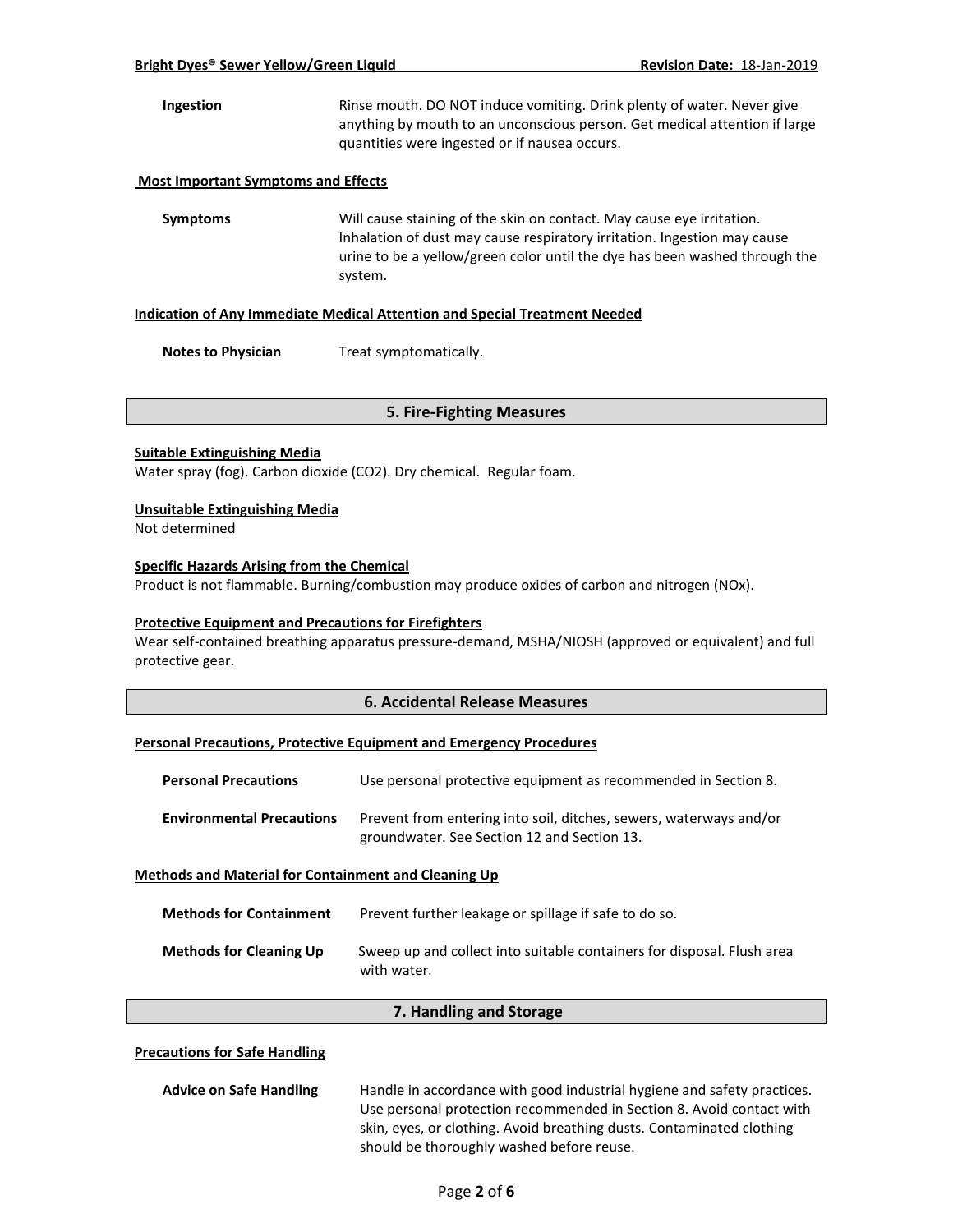## **Conditions for Safe Storage, Including Incompatibilities**

| <b>Storage Conditions</b> | Keep container tightly closed and store in a cool, dry, and well- |
|---------------------------|-------------------------------------------------------------------|
|                           | ventilated area. Keep from freezing.                              |

**Incompatible Materials** Acids.

### **8. Exposure Controls / Personal Protection**

#### **Exposure Guidelines**

This product, as supplied, does not contain any hazardous materials with occupational exposure limits established by the region specific regulatory bodies.

#### **Engineering Controls**

Ensure adequate ventilation, especially in confined areas. Eyewash stations. Showers.

## **Individual Protection Measures, Such as Personal Protective Equipment:**

| Goggles.                                                                |
|-------------------------------------------------------------------------|
| Rubber gloves. Suitable protective clothing.                            |
| No protection is ordinarily required under normal conditions of use.    |
| Handle in accordance with good industrial hygiene and safety practices. |
|                                                                         |

## **9. Physical and Chemical Properties**

#### **Information on Basic Physical and Chemical Properties**

| <u>IIIIOIIIIatioII oli basit Filysitäi allu tileliiltäi Fi operties</u> |                           |                       |                |
|-------------------------------------------------------------------------|---------------------------|-----------------------|----------------|
| <b>Physical State</b>                                                   | Liquid                    | Odor                  | None apparent  |
| Appearance                                                              | Yellow/green liquid       | <b>Odor Threshold</b> | Not determined |
| Color                                                                   | Yellow/green              |                       |                |
|                                                                         |                           |                       |                |
| <b>Property</b>                                                         | <b>Values</b>             |                       |                |
| pH                                                                      | >8.0                      |                       |                |
| <b>Melting/Freezing Point</b>                                           | $^{\sim}$ 32 $^{\circ}$ F |                       |                |
| <b>Boiling Point/Range</b>                                              | $^{\circ}212^{\circ}$ F   |                       |                |
| <b>Flash Point</b>                                                      | Not applicable            |                       |                |
| <b>Evaporation Rate</b>                                                 | 1.8                       |                       |                |
| Flammability (solid, gas)                                               | Liquid – not applicable   |                       |                |
| <b>Upper Flammability Limits</b>                                        | Not applicable            |                       |                |
| <b>Lower Flammability Limits</b>                                        | Not applicable            |                       |                |
| <b>Vapor Pressure</b>                                                   | Not applicable            |                       |                |
| <b>Vapor Density</b>                                                    | 0.6                       |                       |                |
| <b>Relative Density</b>                                                 | Not applicable            |                       |                |
| <b>Specific Gravity</b>                                                 | Not determined            |                       |                |
| Solubility                                                              | Highly soluble in water   |                       |                |
| <b>Partition Coefficient</b>                                            | Not determined            |                       |                |
| <b>Auto-ignition Temperature</b>                                        | Not determined            |                       |                |
| <b>Decomposition Temperature</b>                                        | Not determined            |                       |                |
| <b>Viscosity</b>                                                        | Not determined            |                       |                |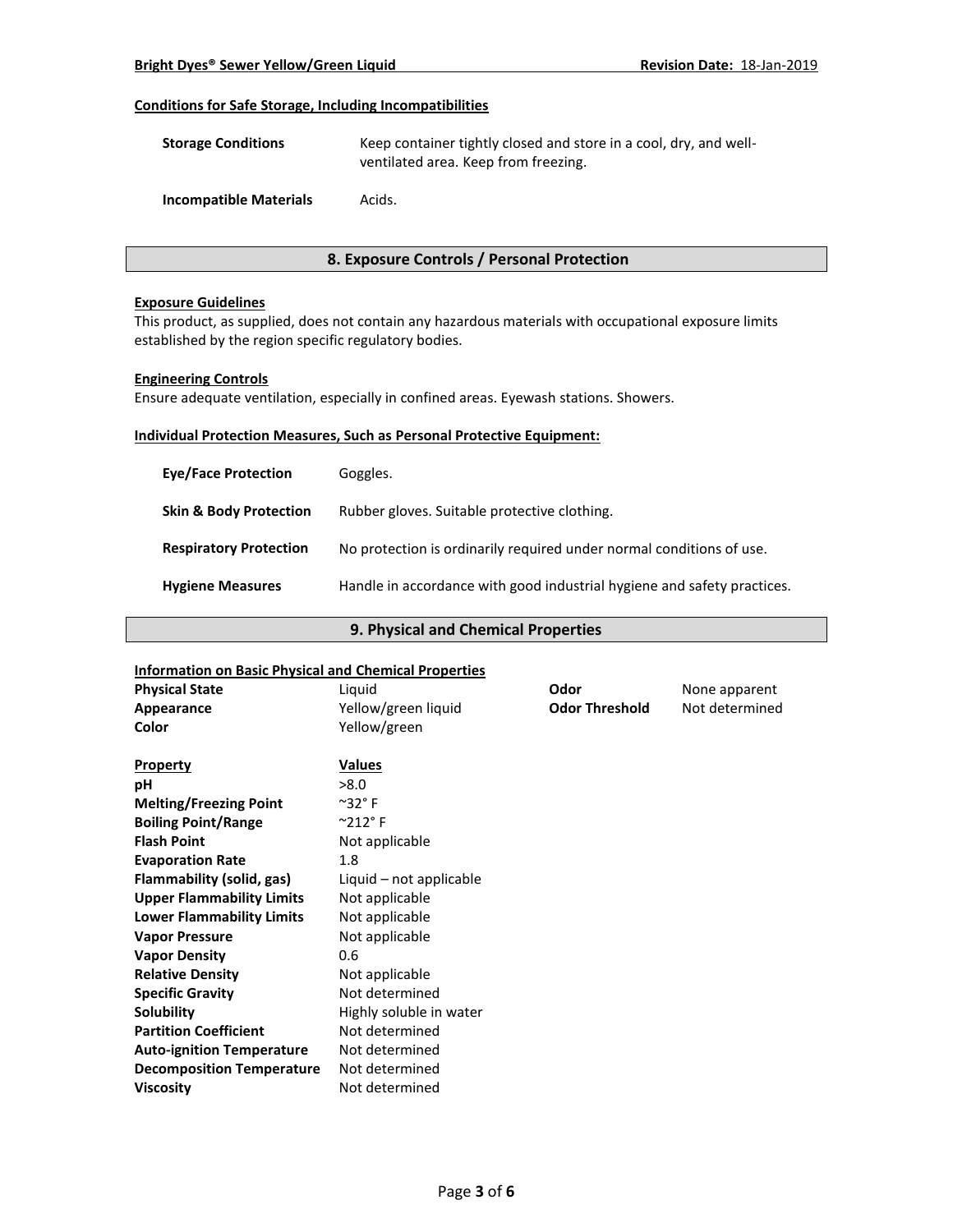## **10. Stability and Reactivity**

#### **Reactivity**

Not reactive under normal conditions.

## **Chemical Stability**

Stable under recommended storage conditions.

#### **Possibility of Hazardous Reactions**

None under normal processing.

#### **Conditions to Avoid**

Keep separated from incompatible substances. Keep out of reach of children.

#### **Incompatible Materials**

Acids. Strong oxidizing agents.

#### **Hazardous Decomposition Products**

Oxides of carbon and nitrogen (NOx).

## **11: Toxicological Information**

#### **Information on Likely Routes of Exposure**

| <b>Inhalation</b>   | Avoid breathing vapors or mists.     |
|---------------------|--------------------------------------|
| Ingestion           | Do not ingest.                       |
| <b>Skin Contact</b> | May cause an allergic skin reaction. |
| Eye Contact         | Avoid contact with eyes.             |

**Delayed, Immediate, and Chronic Effects from Short- and Long-Term Exposure** May cause an allergic skin reaction.

## **Numerical Measures of Toxicity**

Not determined

## **Symptoms Associated with Exposure**

See Section 4 of this SDS for symptoms.

## **Carcinogenicity**

| <b>NTP</b>  | None |
|-------------|------|
| <b>IARC</b> | None |
| <b>OSHA</b> | None |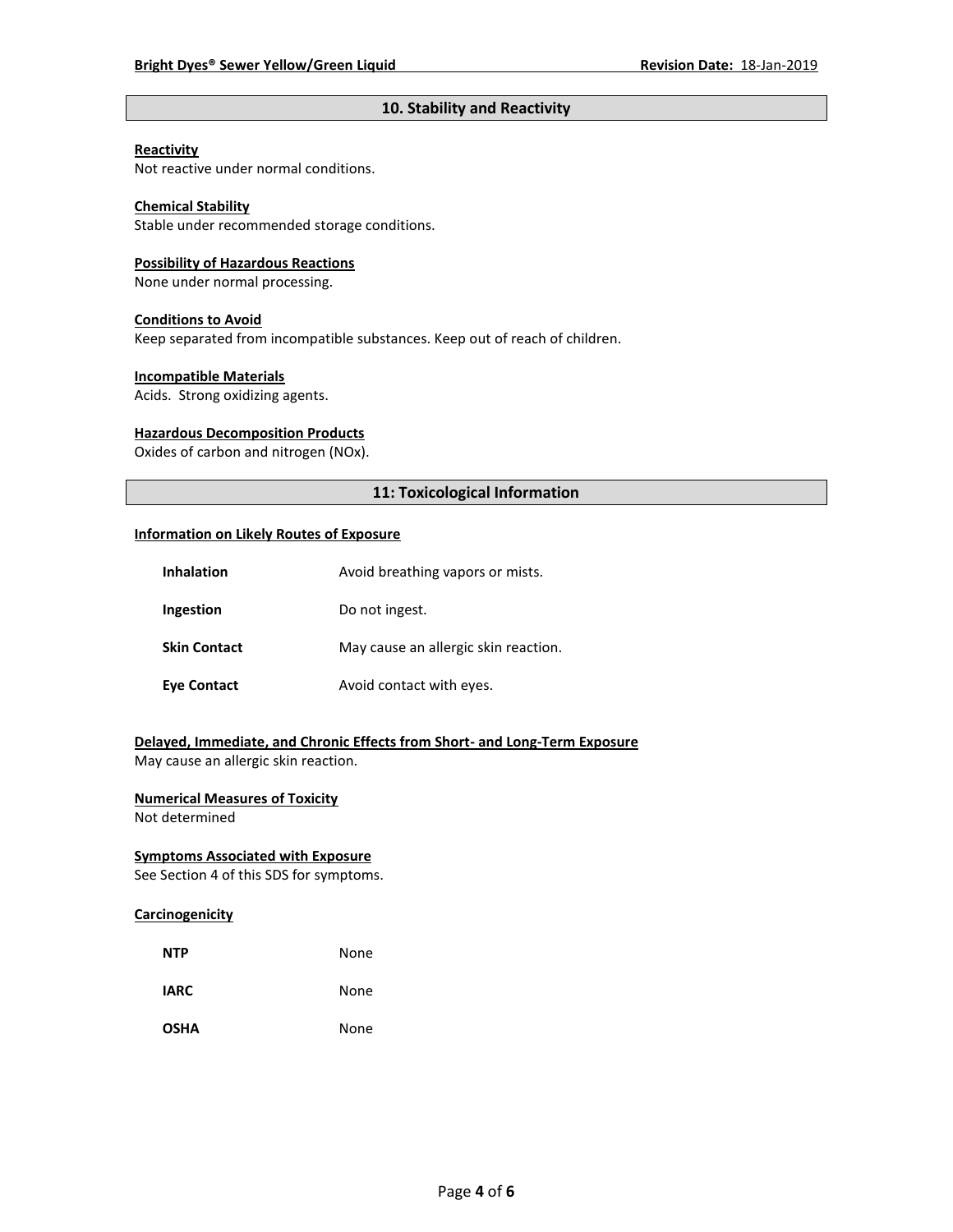## **12. Ecological Information**

#### **Ecotoxicity**

This product is not classified as environmentally hazardous. However, this does not exclude the possibility that large or frequent spills can have a harmful or damaging effect on the environment.

#### **Component Information**

Not available

## **Persistence/Degradability**

Not determined

#### **Bioaccumulation**

Not determined

## **Mobility**

Not determined

#### **Other Adverse Effects**

Not determined

#### **13. Disposal Considerations**

#### **Waste Disposal Methods**

Dispose of in accordance with federal, state, and local regulations.

#### **Contaminated Packaging**

Do not re-use empty containers.Dispose of containers in accordance with federal, state, and local regulations.

#### **14. Transport Information**

#### **Note**

See current shipping paper for most up-to-date shipping information, including exemptions and special circumstances.

| DOT         | Not regulated |
|-------------|---------------|
| IATA        | Not regulated |
| <b>OMDG</b> | Not regulated |

## **15: Regulatory Information**

#### **International Inventories**

| <b>TSCA</b>                     | This product is not subject to TSCA 12(b) reporting requirements                                                                                                                                                                                                                    |
|---------------------------------|-------------------------------------------------------------------------------------------------------------------------------------------------------------------------------------------------------------------------------------------------------------------------------------|
| <b>U.S. Federal Regulations</b> |                                                                                                                                                                                                                                                                                     |
| <b>CERCLA</b>                   | This material, as supplied, does not contain any substances regulated as<br>hazardous substances under the Comprehensive Environmental Response<br>Compensation and Liability Act (CERCLA) (40 CFR 302) or the Superfund<br>Amendments and Reauthorization Act (SARA) (40 CFR 355). |